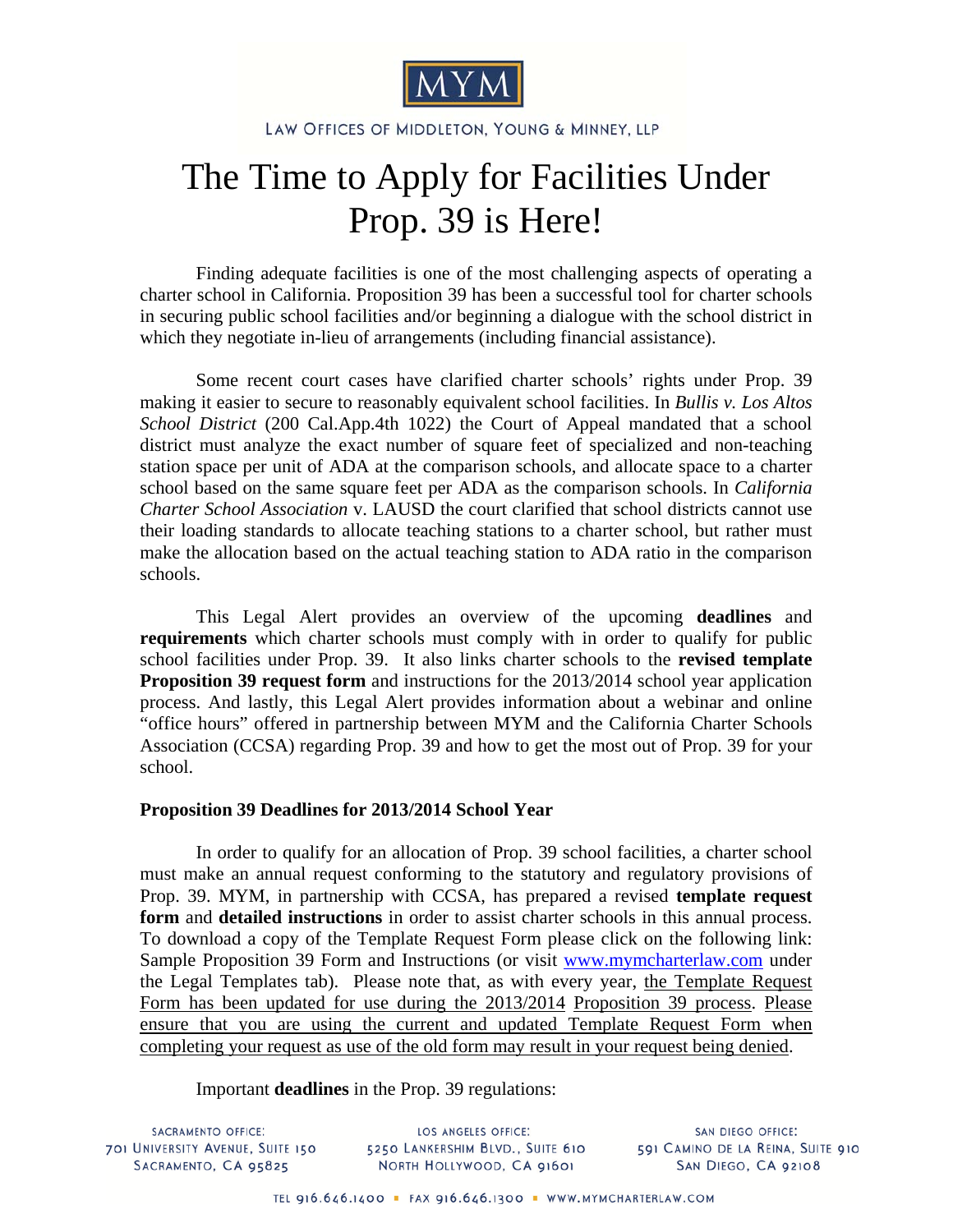- Both new and ongoing charter school must submit a complete Prop. 39 facilities request to the district on or before **November 1, 2012** (please confirm that your district's office is not closed on this day, a Tuesday). In addition, school districts may have their own Prop. 39 board policies, administrative regulations, and request forms that charter schools must comply with; you should request these documents from your district in writing. Lastly, a charter school should review its charter, memorandum of understanding, and any facilities use agreement for any other possible restrictions, requirements or timelines.
- $\mathcal{F}$  New or proposed charter schools (i.e., not operating during the 2012/2013 school year) must submit their charter petitions by **November 1, 2012** and receive approval of their charter by **March 15, 2013**, in order to qualify for facilities during the 2013/2014 school year.

## **Review the Instructions and the Law Carefully: Noncompliance can be Fatal to your Application**

Please review the Instructions in the Template Request Form very carefully; skipping or eliminating any part of the form or process could jeopardize the charter school's right to a facility. MYM has also prepared a compilation of the Prop. 39 statutes and regulations that can be downloaded for reference and to assist in the negotiations of a charter school's Prop. 39 facility allocation. To download a copy of the Prop. 39 statutes and regulations please click on the following link: [Proposition 39 and Implementing](http://www.mymcharterlaw.com/pdf/Prop_39_Statutes_and_Regulations_092112.pdf)  [Regulations](http://www.mymcharterlaw.com/pdf/Prop_39_Statutes_and_Regulations_092112.pdf) or visit www.mymcharterlaw.com under the Resource Documents tab.

## **Proposition 39 Webinar and Office Hours -- Pro Bono Services!!**

Want to better understand your school's entitlements under Prop. 39 or need help in completing your Prop. 39 request? Want to learn how to get the most out of Prop. 39 for your school? In partnership with CCSA, MYM encourages you to view our free online Training Session: Acquiring Facilities Under Proposition 39, which can be found on CCSA's website.

In addition, MYM and CCSA will be offering free "office hours," where you will have the opportunity to ask questions regarding Prop. 39 directly to MYM and CCSA, on the following dates and times:

Tuesday, October 4, 2012 3:00 PM-4:00 PM Thursday, October 11, 2012 3:00 PM-4:00 PM.

CCSA will also be offering pro bono reviews of Prop. 39 request letters – please visit CCSA's website to learn more!